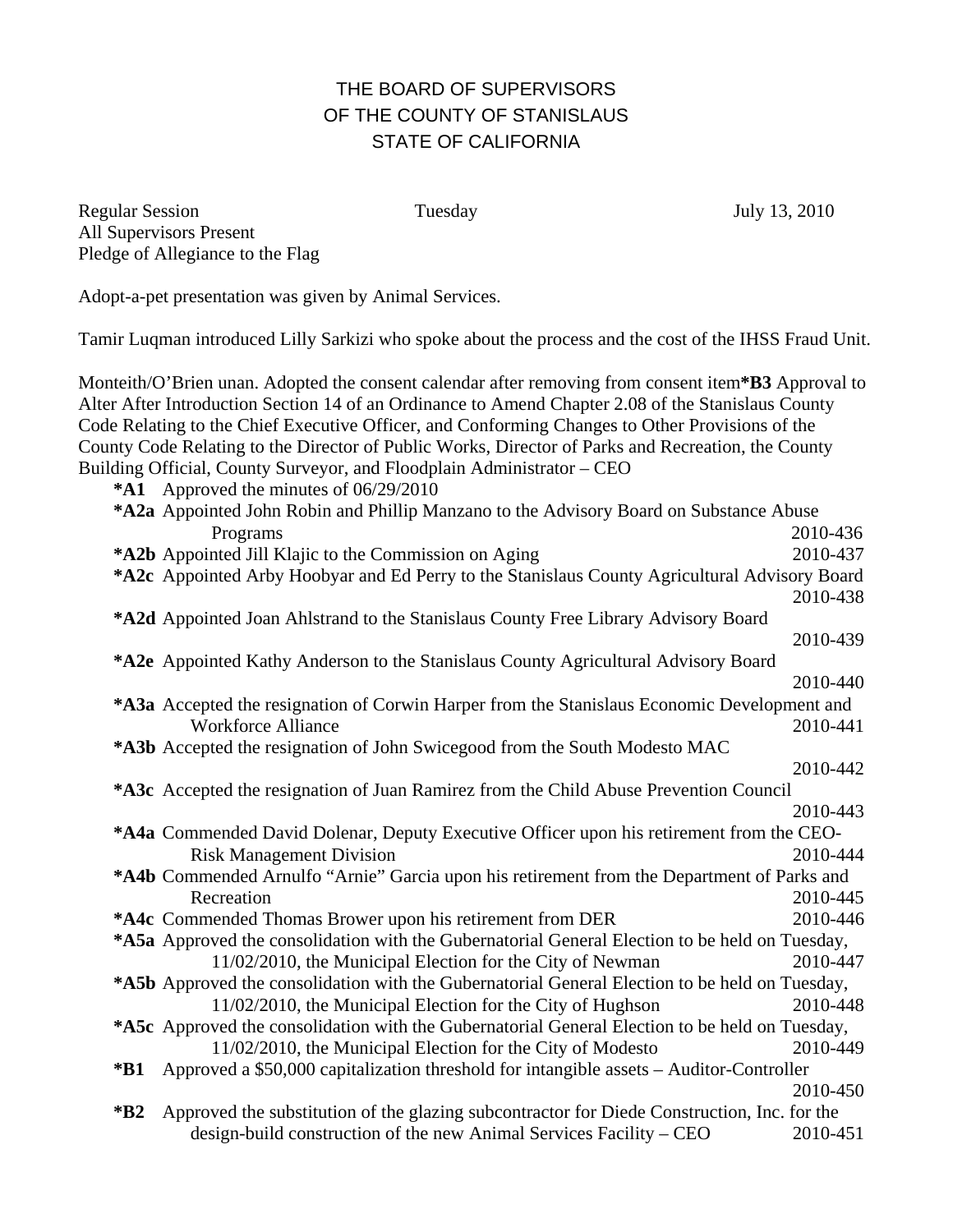- **\*B4** Approved the inclusion of the Former Army Plant Production Line Improvement Project (Riverbank) and the Non-Potable Water at Keystone Pacific Project (Patterson) into the 2010 Updated Comprehensive Economic Development Strategy (CEDS) Document as part of the Federal Economic Development Agency (EDA) Requirement for applying for Federal EDA Grant Funding – CEO 2010-452
- **\*B5a** Approved the request from the Palacio Family to have exclusive use of Wincanton Park, Pavilion Area, on 07/24/2010, for a birthday celebration and picnic; and, directed the Palacio Family to adhere to the requirements set forth by the Department of Parks and Recreation - Parks and Recreation 2010-453
- **\*B5b** Approved request from the Chris Ricci Presents, Inc. to have exclusive use of the Courthouse Lawn for the Tenth Annual Xclamation Festival beginning 12:01 a.m. on Saturday, 08/07/2010, and ending no later than 9:00 a.m. on Sunday, 08/08/2010; directed Chris Ricci Presents, Inc. to adhere to the requirements set forth by the Department of Parks and Recreation - Parks and Recreation 2010-454
- **\*B6** Authorized the CEO to approve and sign the Probation Specialized Units Program Grant Application from the California Emergency Management Agency to provide Intensive Supervision Services to Domestic Violence Offenders; and, authorized the Chief Probation Officer to apply for a Probation Specialized Units Program Grant from the California Emergency Management Agency and to sign all necessary documents related to the Grant including contracts – Probation 2010-455
- **\*B7** Authorized the Sheriff to enter into and sign an agreement with Turlock Irrigation District to provide security patrol services; and, authorized the Chairman to sign the Agreement with TID for the Sheriff's Department to provide security patrol services – Sheriff

2010-456

O'Brien/Chiesa unan. **\*B3** Introduced and waived the first reading of the alteration of Section 14 of ordinance C.S. 1089 to amend Chapter 2.08 of the Stanislaus County Code relating to the CEO, and conforming changes to other provisions of the County Code relating to the Director of Public Works, Director of Parks and Recreation, the County Building Official, County Surveyor, and Floodplain Administrator – CEO ORD-55-M-4 2010-457

Chiesa/O'Brien unan. **B8** Declared an emergency as a result of a fire on 06/26/2010 which destroyed Barracks 1 and 2 at the Men's Honor Farm at 8224 West Grayson Road; authorized the Sheriff and the CEO to implement an immediate action plan to house inmates displaced as a result of a fire in Barracks 1 and 2 at the Men's Honor Farm; authorized the CEO, or his designee, to contract for professional services to assist with the negotiation of a settlement with the County's insurance carrier, the cost will be reimbursed by the insurance company; authorized the CEO Risk Management Division to negotiate an advance payment with the County's insurance carrier to fund initial project costs to ensure the safety and security of the site and to aid in the demolition, planning, and design services for a replacement facility; authorized the CEO to negotiate with the insurer for abatement, demolition and removal of debris from the site; and, authorized the Sheriff to designate a Transition Sergeant to coordinate transition activities, contingent upon funding approval from the County's insurance carrier – CEO 2010-458

DeMartini/Chiesa (4-1)(O'Brien opposed) **C1** Accepted the Public Works Master Plan/Needs Assessment; authorized the purchase of modular office space and furnishings for the Morgan Road location; directed the Auditor-Controller to establish the budget for Public Works' purchase of a modular building and associated furnishings for the relocation from Tenth Street Place to Morgan Road per the financial transaction sheet **and amended the amount of the budget to a maximum of \$125,000 for the modular building and directed the Director of Public Works to return to the Board if additional funds are needed**; and, authorized the Director of Public Works to negotiate a MOU for approximately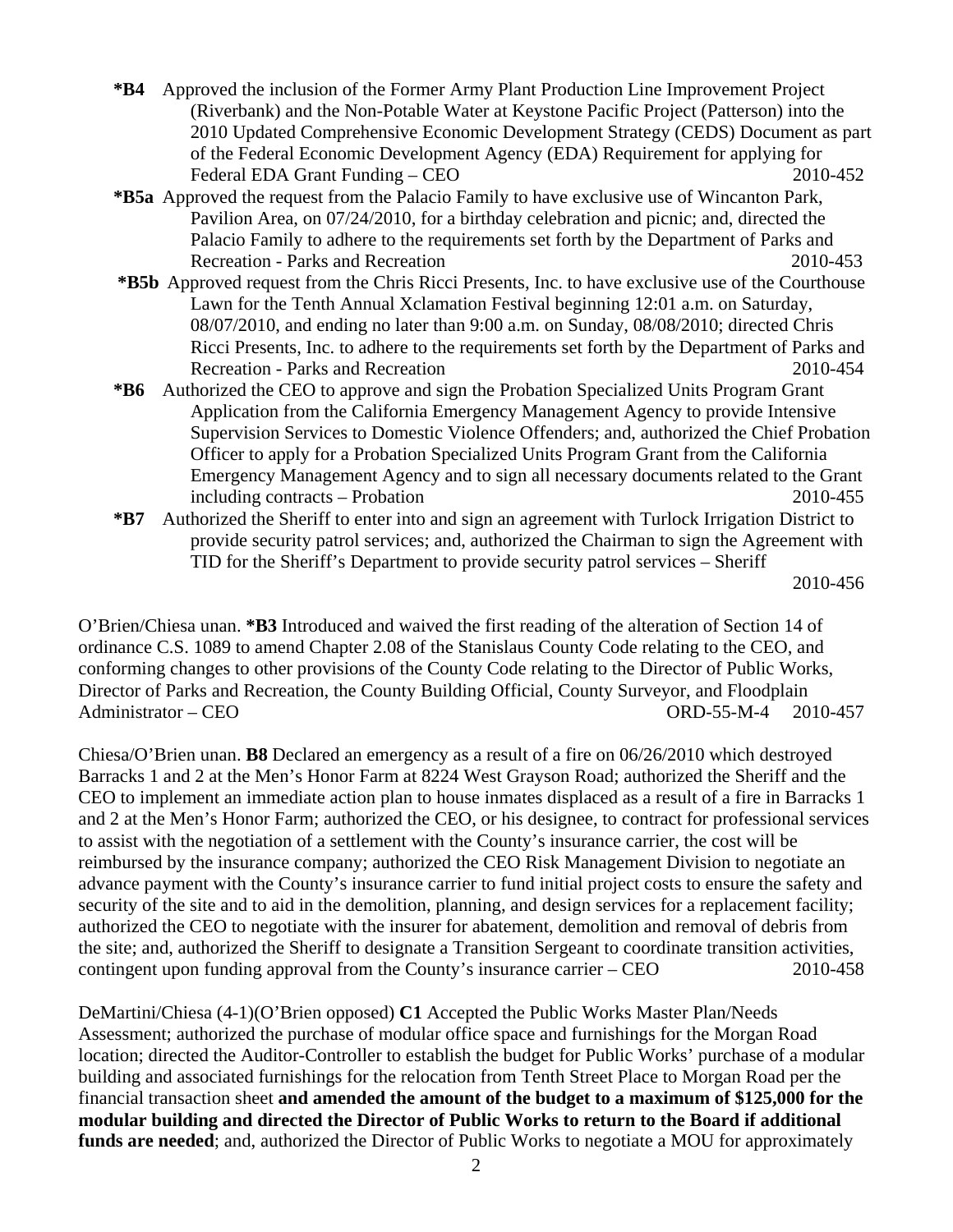4,500 square feet of office space at 1010 10<sup>th</sup> Street, Third Floor, with the City of Modesto. The Director of Public Works corrected a statement made on page 3 of the agenda item regarding the moving of the permitting process to Morgan Road. He stated that Public Works would continue issuing permits and support the one-stop shop concept at  $1010 \, 10^{th}$  Street, Third Floor – PW 2010-459

**Corr 1** Referred to the CEO, County Counsel, Community Services Agency, Chief Probation Officer, and Sheriff, a copy of portions of the Stanislaus County Civil Grand Jury 2009-2010 Report. M-39-L-8

**Corr 2** Referred to the Department of Public Works, the Department of Planning and Community Development, DER, and the Agricultural Commissioner and Sealer of Weights and Measures, a Notice of Petition for Temporary Change involving the transfer of water from the Merced Irrigation District to four State water contractor agencies from the State Water Resources Control Board.

**Corr 3** Referred to the CEO, DA and CSA a letter from the United Domestic Workers of America regarding the In-Home Supportive Services Fraud Unit.

**Corr 4** Referred to the Assessor and the Assessment Appeals Board a copy of the State Board of Equalization's 2008-09 Annual Report.

**Corr 5** Referred to the Alliance Worknet and the Stanislaus Economic Development and Workforce Alliance a letter from Zip Realty regarding layoffs of California employees on August 31, 2010.

**Corr 6** Referred to DER a Fact Sheet from the State Department of Toxic Substances regarding the Draft Removable Action Workplan for the Proposed Special Education and Alternative Educational School Site located on the northeast corner of the intersection of Hartley Street and Walnut Avenue in Patterson, CA.

**Corr 7** Referred to the Department of Public Works, the Department of Planning and Community Development, DER, and the Agricultural Commissioner and Sealer of Weights and Measures Petitions for Temporary Change Permits for the Friant Division of the Central Valley Project of California from the U.S. Department of the Interior.

**Corr 8** Referred to the Department of Planning and Community Development a copy of the June 2010 RCAC's Rural Review from the Rural Community Assistance Corporation.

**Corr 9** Acknowledged receipt of claims and referred to the CEO-Risk Management Division the following claims: Kimberly Smith; Rashana Paxton; Frank C. Carson; and, Chanshasha Pierce; Eric Anthony Pierce; and, Claude W. Sell.

The CEO reported on the State budget noting that the Legislature is in recess for the month of July and that the Democrat and Republican leadership are meeting separately to discuss the number of realignment proposals that will affect both the human services and public safety programs. CSAC's Realignment Taskforce will be meeting on 7/14/2010 and has been working in individual committees on the impacts and implications of the realignment proposals that are on the table. There are no definitive answers but we believe that realignment will be part of any budget solution. The County is working to ensure that counties will not be left the responsibility of fully funding all the realignment programs. The LAO's office proposal does have a shift of program responsibilities with accompanying shift of financial responsibility in the amount of \$4 to \$5 billion statewide. As county agencies we cannot afford to absorb our own diminished discretionary revenues and the additional cost due to the State of California failure to manage its own fiscal resources over the last several years.